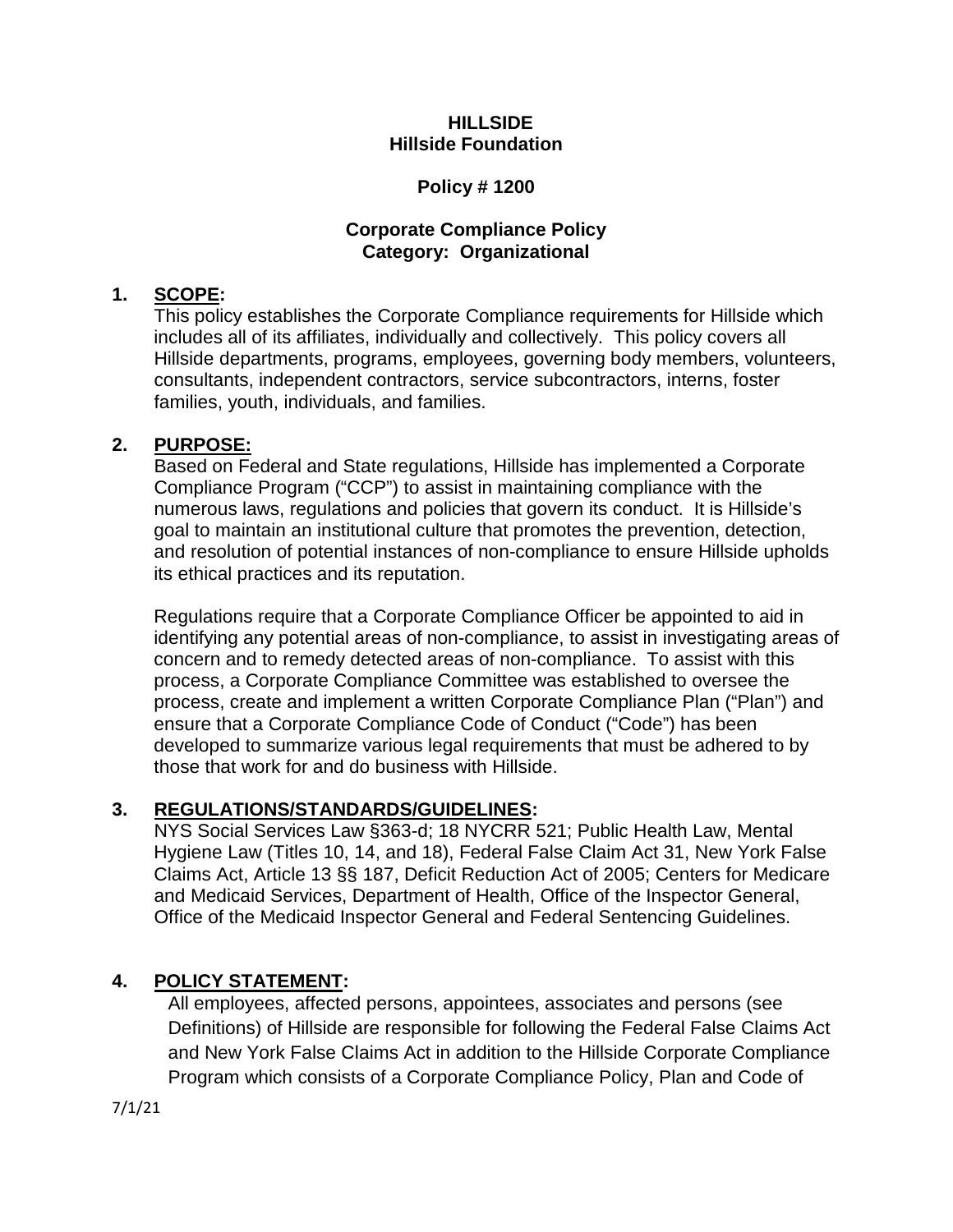Conduct. The purpose of the Federal False Claims Act is to impose liability on persons and companies who defraud governmental programs. Failure to follow the Program can result in corrective action up to and including termination, or other appropriate actions including discontinuance of relationship, as well as civil and or criminal penalties, including but not limited to fines (up to \$20,000 per claim) and imprisonment. The purpose of the New York False Claims Act is to establish a cause of action for false claims for payment or approval submitted to New York State or a local government.

## **5. DEFINITIONS:**

**Affected persons:** Consultants, contract workers (including credentialed independent contractors such as a psychiatrist), interns, foster and respite parents and one-to-one volunteers.

**Appointees or Associates:** Governing body members and service subcontractors, respectively.

**Compliance:** The process to ensure that Hillside abides by regulations and government legislation.

**Corporate Compliance Code of Conduct:** A brief summary of elements that govern various legal and ethical requirements that Hillside must meet.

**Corporate Compliance Officer (CCO):** A designated employee who is vested with the responsibility for the day-to-day operation of the compliance program.

**Corporate Compliance Program (CCP):** Written policies, procedures, plan and a Corporate Compliance Code of Conduct that establishes a process to detect, correct, report and prevent known or suspected fraudulent activities and abuse that may expose the Agency to criminal or civil liability by using internal resources and systems to solve or reduce the likelihood of discrepancies, inaccurate billing, and other compliance violations from occurring.

**Corporate Compliance Violation:** An issue that may range from a simple overpayment needing to be returned to a funder up through and including possible criminal actions.

**Employees:** Any individual employed by Hillside, including full time, part time and relief staff.

**Fraud and Abuse:** Fraud means any type of intentional deception or misrepresentation made by a person with the knowledge that the deception could result in some unauthorized benefit to himself or herself or to Hillside or another person. Abuse generally encompasses incidents or practices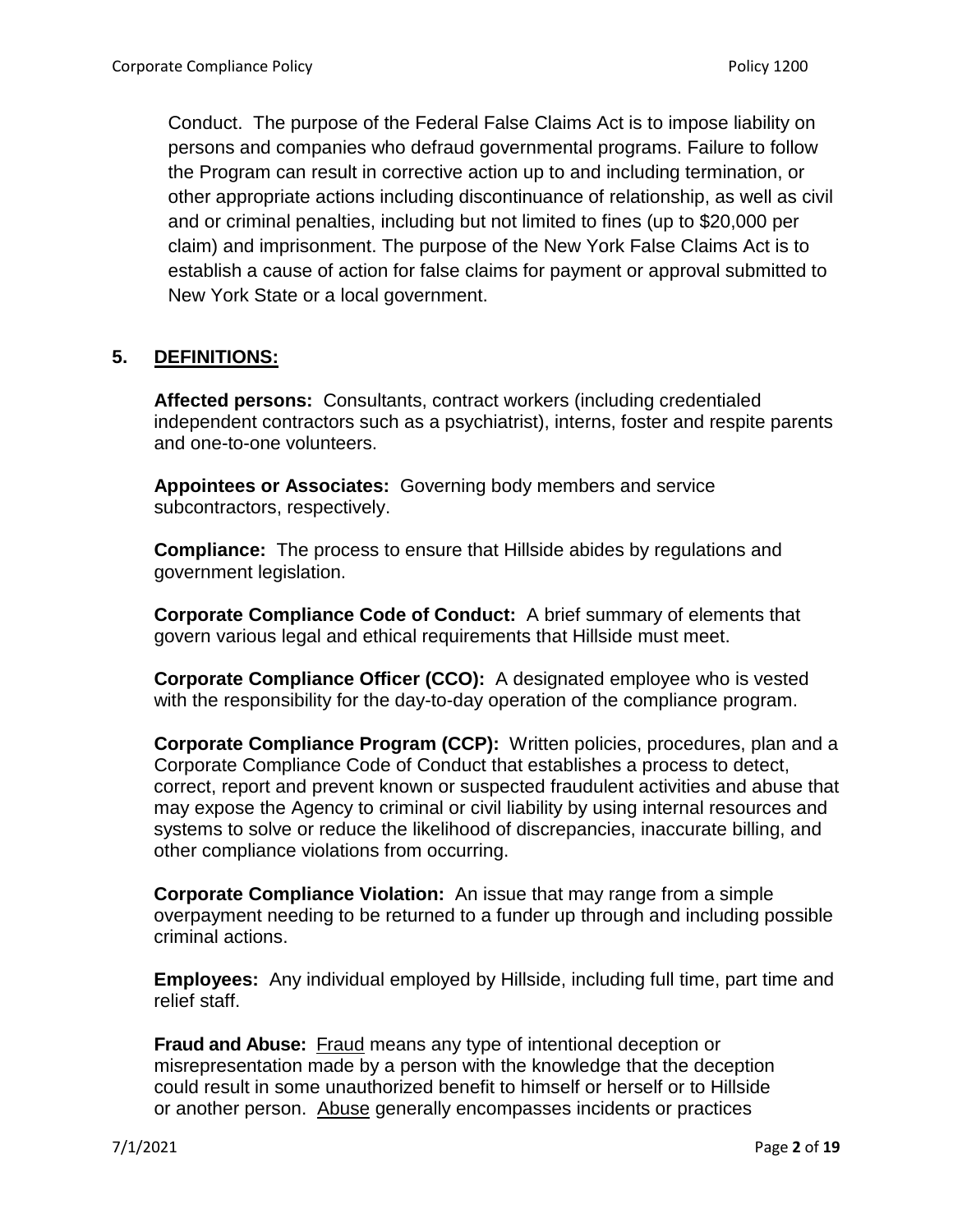that are inconsistent with sound fiscal, business, or medical practices that may result directly or indirectly in unnecessary program costs, improper payment, or payment for services that fail to meet professional standards of care or that are medically unnecessary. Fraud or abuse may be committed by employees, contractors, clients or others. Fraud and Abuse can also be acting in an unintentional manner out of ignorance of the law. This is not an excuse and is still punishable.

**Others:** Includes youth, individuals, their families, affected persons, appointees and associates.

**Preponderance of Evidence:** When determining the result of an investigation, this standard is used. It means that it is more likely than not that the violation of the Corporate Compliance Code of Conduct occurred. For an allegation to be founded there must be a preponderance of evidence to support the allegation. It is the allegation that bears the burden of proof in any given case. When deciding whether to determine if the allegation is founded or unfounded, the investigator must weigh each piece of evidence. The investigator must also use judgment when determining the credibility of each piece of evidence and how much weight to assign to each piece of evidence. One would not have to be completely convinced of one side. However, the burden requires that the evidence be strong enough that a fair and impartial person would make a determination by believing that the conclusion is more likely than not to be correct.

## **6. PROCEDURES:**

Following is the process used to ensure Hillside meets the requirements of an effective CCP and to ensure that all employees, affected persons, appointees or associates learn of and follow the CCP.

1) Written Policies and Procedures

A Corporate Compliance Policy, Corporate Compliance Plan and Corporate Compliance Code of Conduct have been written to establish a Corporate Compliance Program that includes the eight required elements. The Corporate Compliance Program will be assessed on an annual basis and updated as appropriate.

2) Designation of a Corporate Compliance Officer (CCO)

An employee is vested with the responsibility for the day-to-day operations of the compliance program. The CCO reports directly to the chief executive officer or a senior leader designated by the chief executive officer and periodically reports directly to the governing body on the activities of the compliance program. The CCO also oversees the Corporate Compliance Committee (Attachment A).

3) Training and Education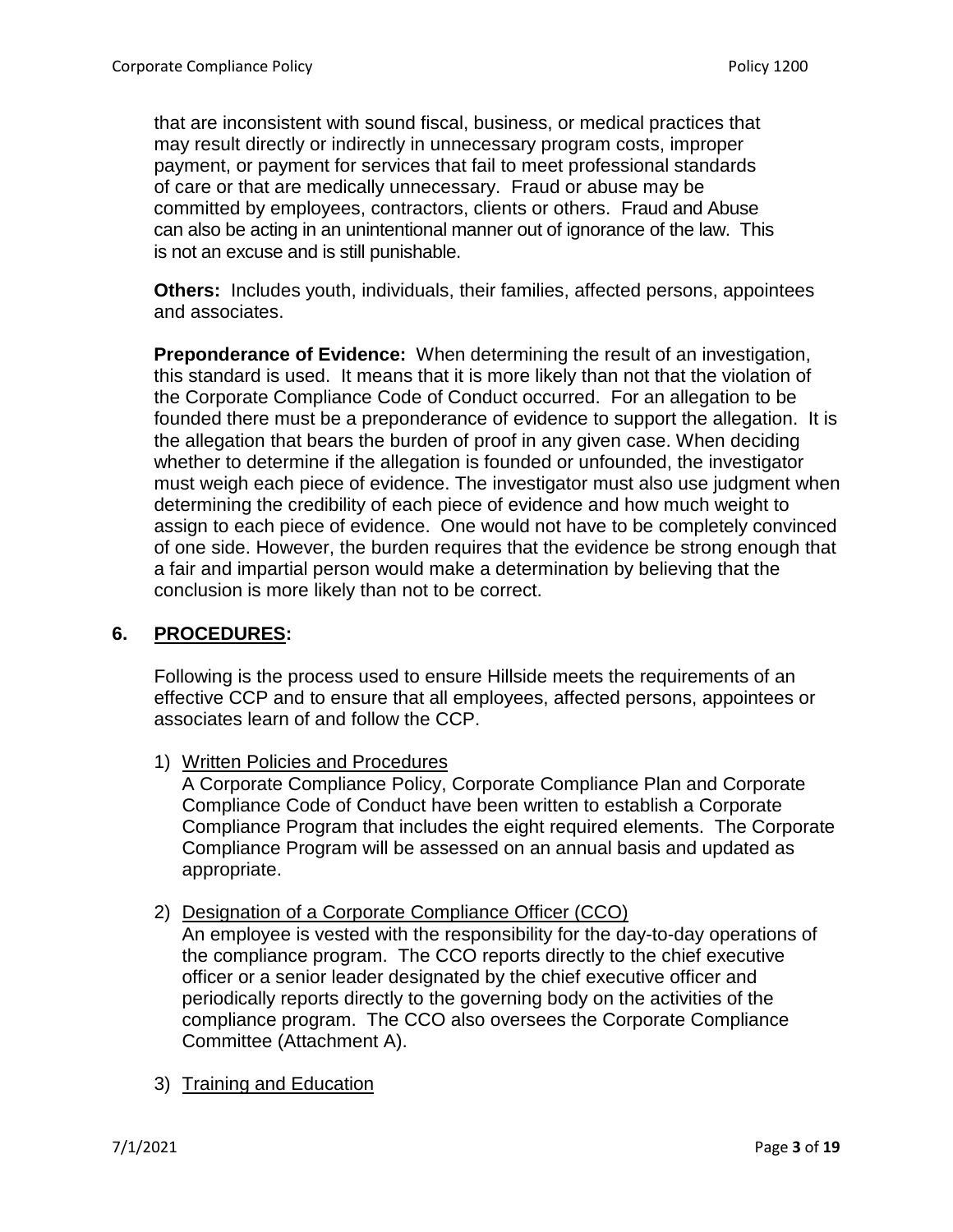All new employees complete on-demand training within the first 30 days of employment consisting of the Corporate Compliance Program, a review of the Federal False Claims Act, the New York False Claims Act, and the Corporate Compliance Code of Conduct. The training includes a knowledge check and a statement that they will comply with the CCP. Verification of completed training is maintained by Hillside's Human Resource Organizational Development (HROD) department.

On an annual basis all Hillside employees complete an Annual Update that reviews Hillside's Corporate Compliance Policy, Plan and Corporate Compliance Code of Conduct. Completion of the Annual Update is required and tracked to ensure all employees have completed the process. In addition, the Corporate Compliance Officer will deliver Corporate Compliance training to programs when needed or when requested by the program.

Board Members – Hillside Board members complete on-demand training which includes a knowledge check as part of their orientation and then annually.

Others - Youth, individuals, and families, affected persons and associates, are informed of the Corporate Compliance Policy through Handbooks and other materials and are made aware of how they can report concerns and issues.

As required by regulation, all Service Subcontractors, Consultants and Independent Contractors will receive a copy of the Corporate Compliance Policy, Plan and Corporate Compliance Code and will be asked to verify in writing their receipt and understanding of the Policy, Plan and Code and agreement to be bound by and comply with the Plan and Code. (See Attachment B) This receipt will be maintained by the CCO.

4) Lines of Communication

The CCO is accessible to all employees, affected persons, persons associated with the provider, executives, appointees and associates and others to allow reporting of compliance issues and concerns. Issues and concerns can also be reported anonymously and confidentially to [www.reportit.net](http://www.reportit.net/) (User Name: Hillside; Password: Hillside or call 1-877-778-5463).

All compliance concerns are required by law to be brought to the attention of the CCO, Paul Smith. Reports may be made in person to Paul Smith, CCO, in writing through email [\(pdsmith@hillside.com](mailto:pdsmith@hillside.com) or by US Mail to 638 Squirrel Hill Rd Chenango Forks, NY 13746, or by telephone (607-427-9691). Reports should describe the nature of the concern and the parties involved. While the CCO will attempt to protect the identity of the person making the report, and individuals may report anonymously, the individual is strongly encouraged to consider including his or her name, agency, telephone number and work location in the report so that the CCO can obtain additional information from and respond to the reporting individual. (Note: A lack of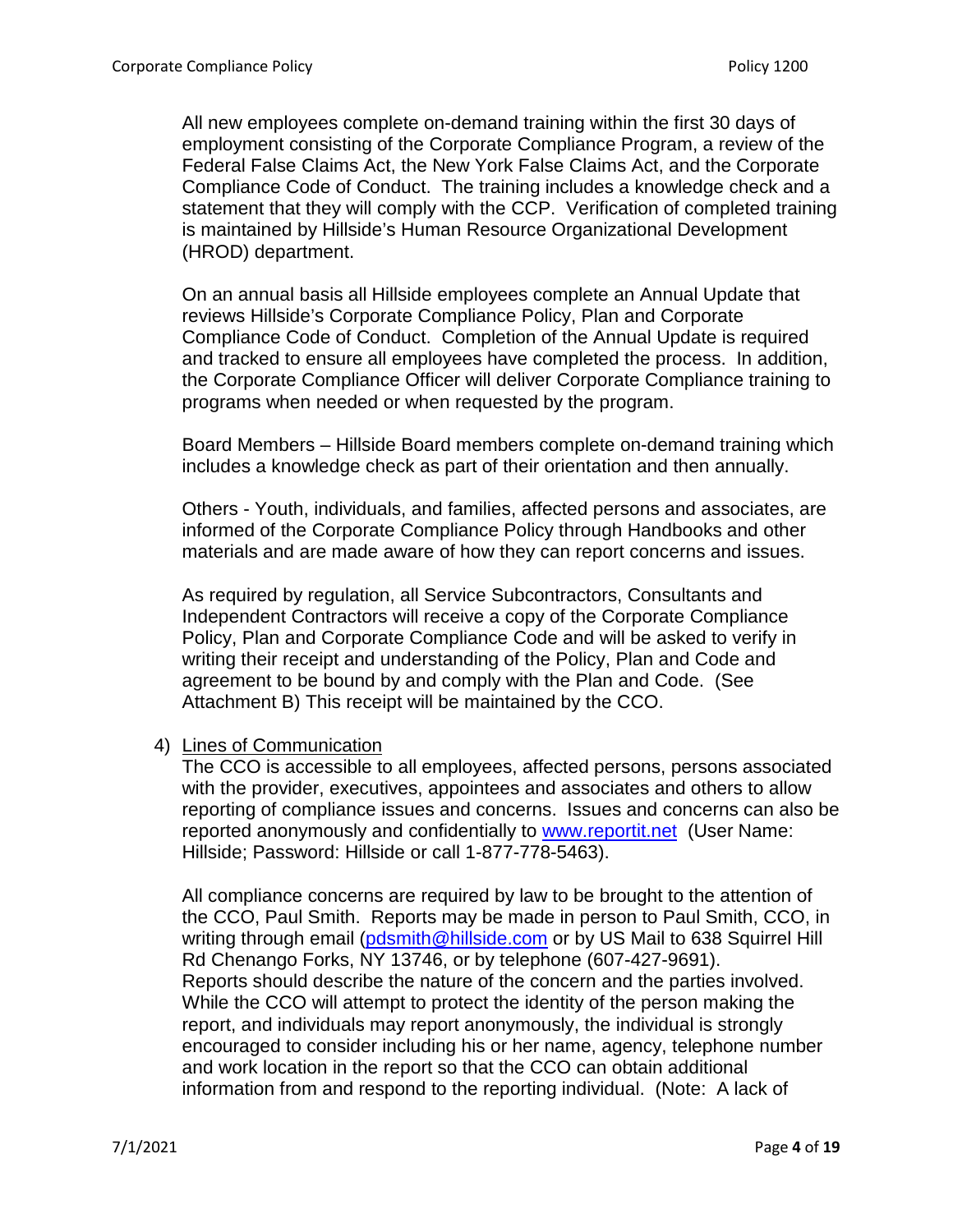complete information hampers the ability to assess and address the situation. Employees who report potential instances of Fraud and Abuse are protected through Hillside's Whistleblower Policy.)

5) Corrective Actions

The Agency has created policies to encourage good faith participation in the compliance program, to set forth expectations for reporting compliance issues and to assist in resolution of compliance issues including policies that address failing to report suspected problems and participating in, encouraging, directing, facilitating or permitting active or passive non-compliant behavior. These policies include the Corporate Compliance Policy, inclusive of the Code of Conduct, and the Employee Code of Ethics. Failure to follow the Policies can result in corrective action up to and including termination or other appropriate action including discontinuance of a relationship, as well as civil and or criminal penalties, including but not limited to fines and imprisonment.

#### 6) Routine Identification of Compliance Risk Areas

The CCO will oversee periodic audits of Hillside's operations. The manner and scope of each audit will be determined in advance by the CCO with assistance from the Corporate Compliance Committee.

Internal audits may include: a program or quality department review of documentation using a standard set of questions, Electronic Medical Records reports such as roster verification, services delivered, overlapping services, benefit assignment, and diagnosis verification.

Hillside runs EMR reports designed to ensure that documentation requirements are met to accurately bill, financial reviews focused on anomalies and denied claims, verification of Medicaid numbers in ePaces, audit of correct and accurate benefit assignment information and private insurance checks. Clinical supervisors review clinical progress notes for medical necessity and the golden thread.

The CCP is reviewed annually by the Corporate Compliance Committee using a compliance program assessment tool. The Committee also reviews external audits with the goal of reducing the potential for fraud and abuse.

### 7) Responding to Compliance Issues

The Corporate Compliance Officer is responsible for:

- Determining the appropriate level and manner of any investigation to be undertaken in response to a report as well as ensuring that all investigations are conducted promptly and thoroughly by trained investigators using a standardized process with the assistance of legal counsel when appropriate.
- Maintaining any materials generated as part of an investigation so as to preserve the confidentiality of such materials and safeguard any applicable legal privilege that may attach to the materials and the investigation.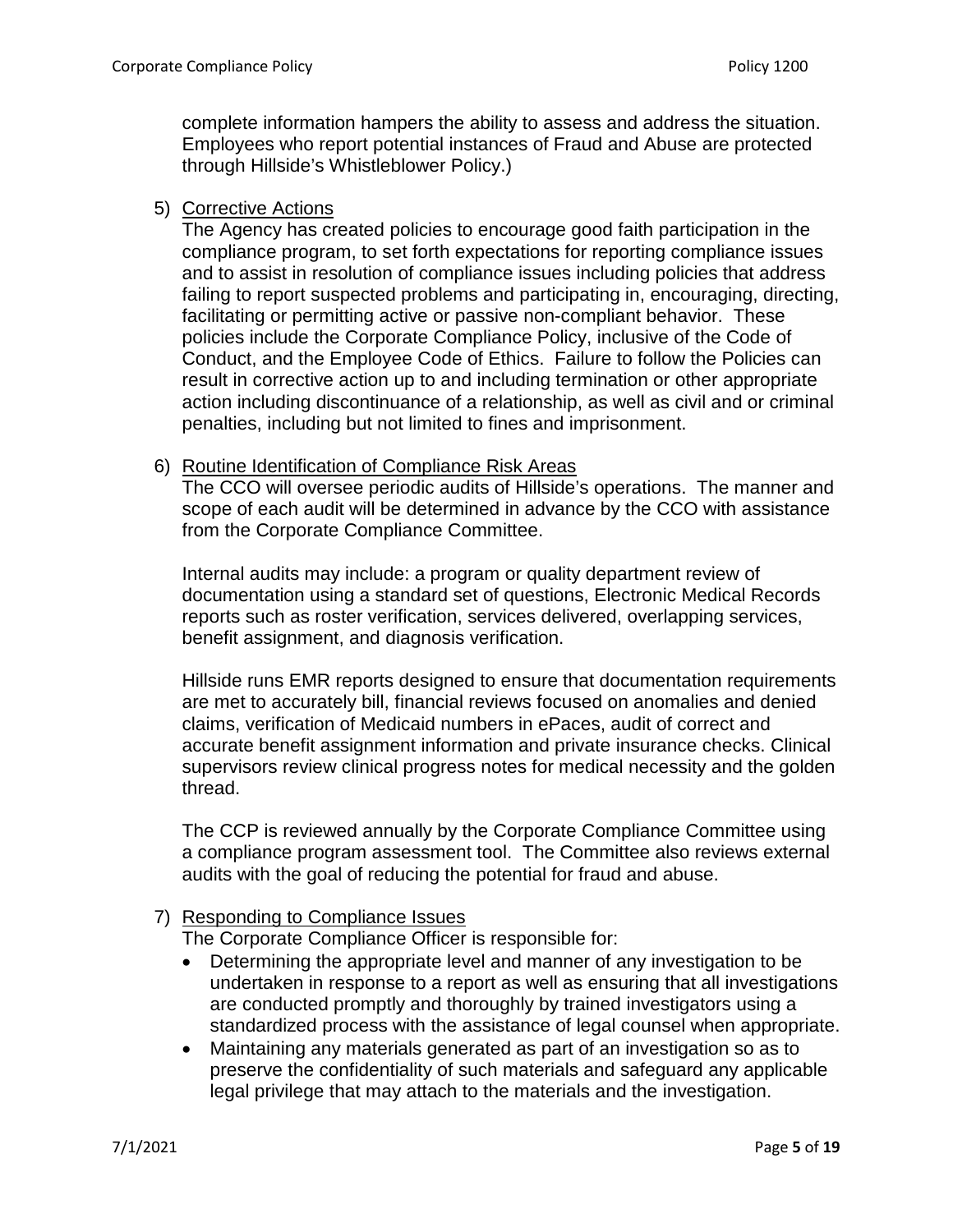• Determining the result of an investigation (Confirmed Violation or Unfounded based on a Preponderance of the Evidence) and determining a course of remediation ranging from making recommendations up to and including required corrective actions to reduce the likelihood of the issue reoccurring. The CCO also ensures that any necessary reports and/or paybacks are made and ensures that appropriate remediation and corrective action was implemented. Program leadership in collaboration with HR determines and implements appropriate employee actions. Appropriate leadership, HROD, and other internal departments (as deemed appropriate) will receive a copy of the completed investigation.

In addition to the above, Hillside programs, internal departments, affected persons, associates and appointees are required to:

- Provide or allow access to documentation as appropriate to the investigation
- Cooperate with the investigator/leadership and ensure that nothing is done to compromise the integrity of the investigation
- Be available for interviews, questions, and follow-up as necessary
- Ensure that confidentiality is maintained regarding the investigation
- Ask questions of their management and the CCO as needed
- Respond to an acknowledgement letter regarding the investigation
- Respond to a follow up letter to confirm that corrective actions are taken
- 8) Policy for Non-intimidation and Non-retaliation

The Whistleblower Policy protects anyone who reports an activity that he/she considers to be dishonest or illegal such as violations of federal, state or local laws or regulations.

In order to encourage individuals to come forward and report misconduct involving false claims, the False Claims Act contains a "Qui Tam" or whistleblower provision.

The Government, or an individual citizen acting on behalf of the Government, can bring actions under the False Claims Act. An individual citizen, referred to as a whistleblower or "Relator," who has actual knowledge of allegedly false claims may file a lawsuit on behalf of the U.S. Government. If the lawsuit is successful, and provided certain legal requirements are met, the whistleblower may receive an award ranging from 15% - 30% of the amount recovered.

Whistleblower protections are provided in two important areas: confidentiality and against an adverse employment action. As much as possible, the confidentiality of the whistleblower will be maintained, however, identity may have to be disclosed to conduct a thorough investigation, to comply with the law and to provide accused individuals their legal rights of defense.

Hillside and its employees will not retaliate against a whistleblower in any way or adversely affect the employee (including but not limited to: causing the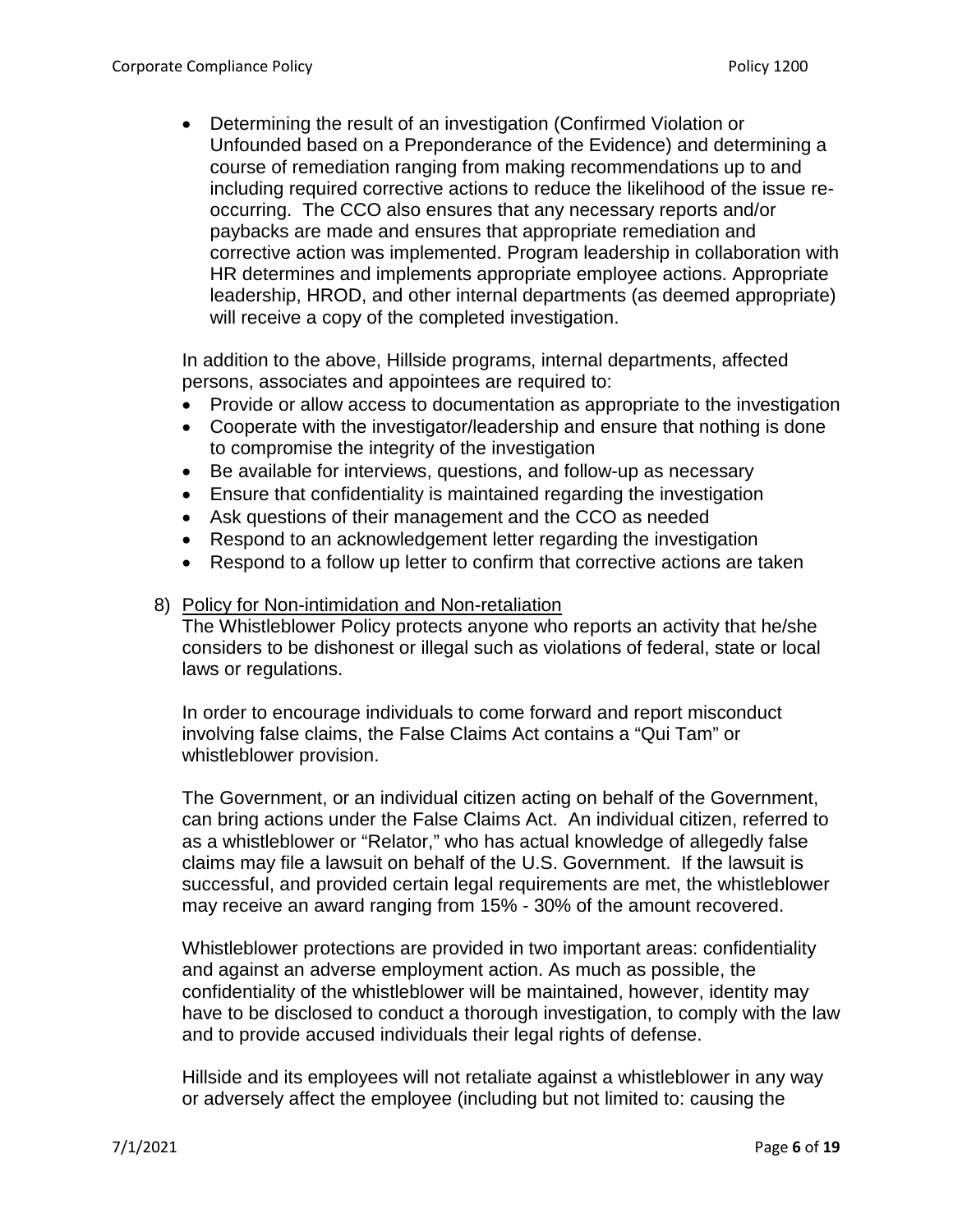employee to feel isolated, intimidating the employee, threatening harm, assigning punitive work, reducing salary or wages, or terminating employment). Whistleblowers who believe that they have been retaliated against may file a written complaint with the Chief HROD Officer. A proven complaint of retaliation shall result in a proper remedy for the person harmed and the initiation of corrective action, up to and including termination, against the retaliating person.

This protection from retaliation is not intended to prohibit supervisors from taking action, including corrective action, in the usual scope of their duties and based on valid performance-related factors. The right of a whistleblower for protection against retaliation does not include immunity for any personal wrongdoing.

- **7. POLICY OWNER:** Paul Smith, Corporate Compliance Officer
- **8. AUTHORIZING OFFICER:** None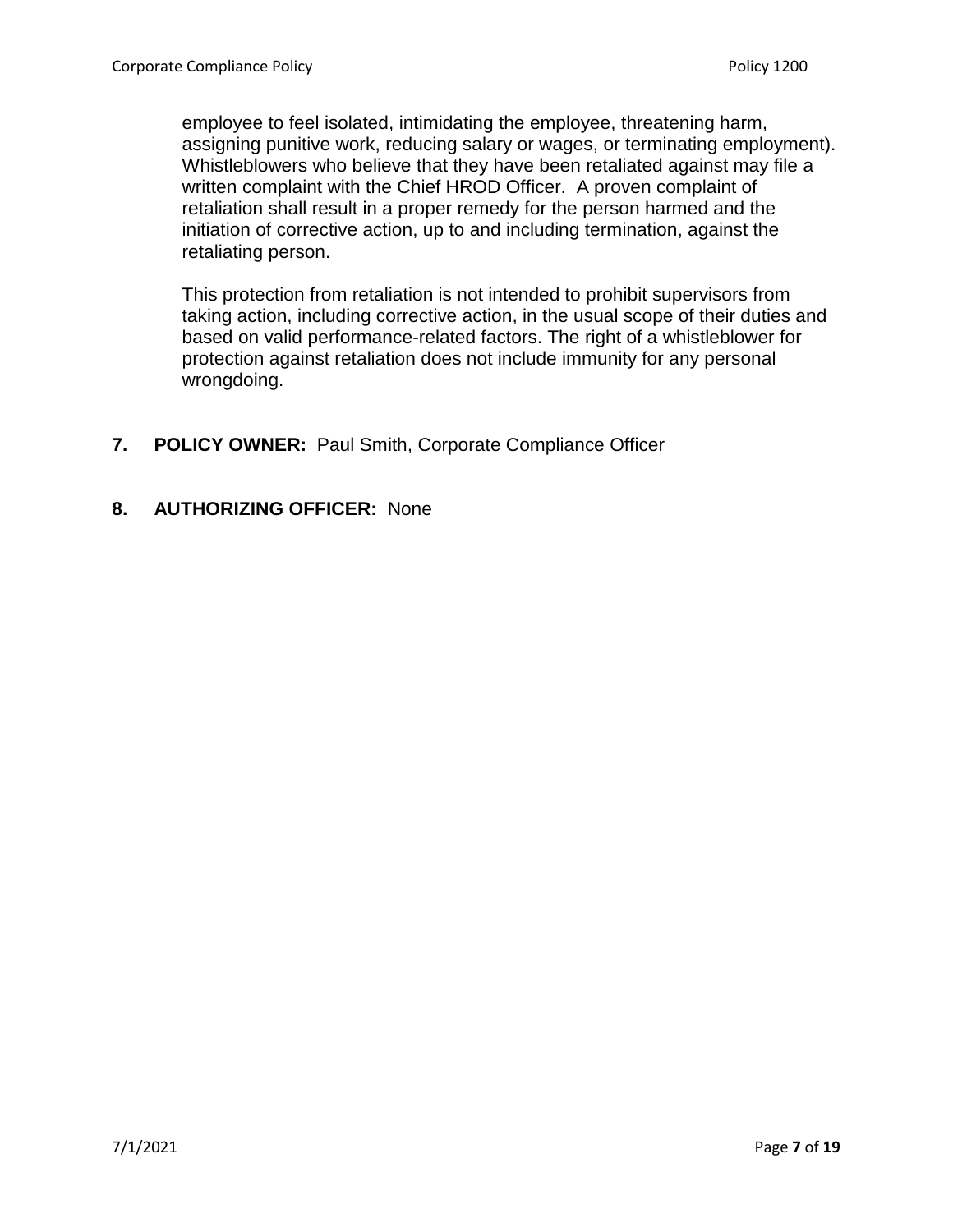# **Corporate Compliance Code of Conduct**

## **TABLE OF CONTENTS**

## **OVERVIEW**

#### FULFILLING YOUR OBLIGATIONS

- The Corporate Compliance Committee and Corporate Compliance Officer
- The Process

## ELEMENTS OF THE CORPORATE COMPLIANCE CODE OF CONDUCT

#### Key Areas

- 1. Billing, False Claims
- 2. Client Rights
- 3. Confidentiality
- 4. Conflicts of Interest
- 5. Professional Licensure, Certification and Credentialing
- 6. Fraud and Abuse
- 7. Gifts and Gratuities
- 8. Intellectual Property and Internal Systems
- 9. Record Retention, Completion and Maintenance
- 10.Reporting Requirements
- 11.Reviews and Inspections

#### CORPORATE COMPLIANCE AND YOUR RESPONSIBILITIES

### **OVERVIEW**

Hillside is a nationally recognized leader and a preferred provider of an integrated system of human services for youth, individuals, and their families. However as with any vital and vibrant organization, Hillside cannot be content with the status quo, but must focus on the future. To preserve and enhance Hillside's well-deserved reputation, everyone associated with Hillside must share a commitment not only to our clients and our work, but also to compliance with the numerous laws, regulations, and policies that govern Hillside's conduct.

To assist us in achieving compliance goals, Hillside has developed a Corporate Compliance Plan that includes a Corporate Compliance Code of Conduct. In that Code, we briefly summarize the provisions that govern various legal and ethical requirements we must meet. The Code serves as a useful guide to assist in identifying and addressing those instances where there may not be compliance with the law or with Hillside policy.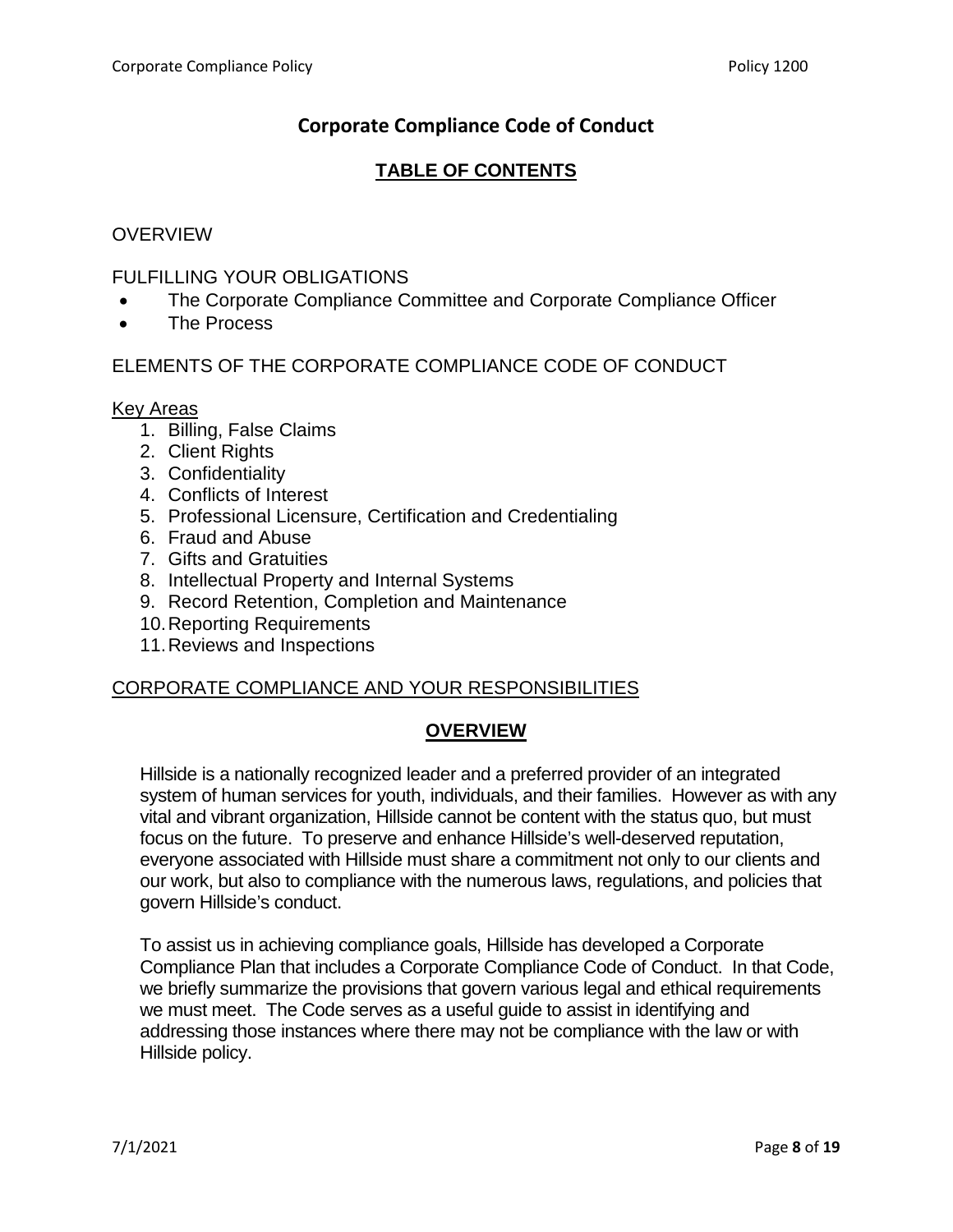Corporate Compliance Program Guidance is based upon the elements of the Federal Sentencing Guidelines and a formal commitment by the Agency's governing body;

The elements are:

- Written Standards of Conduct;
- Designation of a Corporate Compliance Officer (Paul Smith for Hillside) who reports to the Director of Quality and Risk Management and the governing body for Corporate Compliance matters;
- A Corporate Compliance Committee with oversight and monitoring of the compliance program that supports the CCO. Regular and effective education and training programs for all employees, affected persons, associates and appointees;
- A hotline or other process to file complaints and procedures to protect the anonymity of complainants;
- A system to respond to allegations of improper/illegal activities and enforce corrective action against employees who violate internal compliance policies, statutes, regulations or program requirements;
- A policy protecting those who report suspected misconduct or concerning practices (see Whistleblower Policy 1203);
- A risk assessment process.

Audits and/or other evaluation techniques will be used to monitor compliance and assist in reducing problems.

Failure to follow existing law can damage Hillside's reputation and impede the ability to carry out Hillside's mission. Unlawful behavior may also result in criminal liability as well as civil fines and penalties. Individuals who knowingly violate or recklessly disregard this Compliance Policy, the Corporate Compliance Code of Conduct, or the laws, regulations and policies that govern Hillside will face severe consequences including termination.

## **FULFILLING YOUR OBLIGATIONS**

The Compliance Plan as well as the Corporate Compliance Committee exists to help you when you are unable, for any reason, to assure yourself that the conduct in question is, in fact, appropriate. In those instances, we fully expect that you will promptly inform the Corporate Compliance Officer of the issue. Hillside is committed to ensuring full compliance with all existing laws, rules, regulations, protocols and policies that govern Hillside.

### **The Corporate Compliance Committee and Corporate Compliance Officer**

The Hillside Corporate Compliance Committee exists to aid in identifying potential areas of non-compliance through audits, to assist in investigating areas of concern that are raised by employees or by others, and to remedy identified deficiencies. The Corporate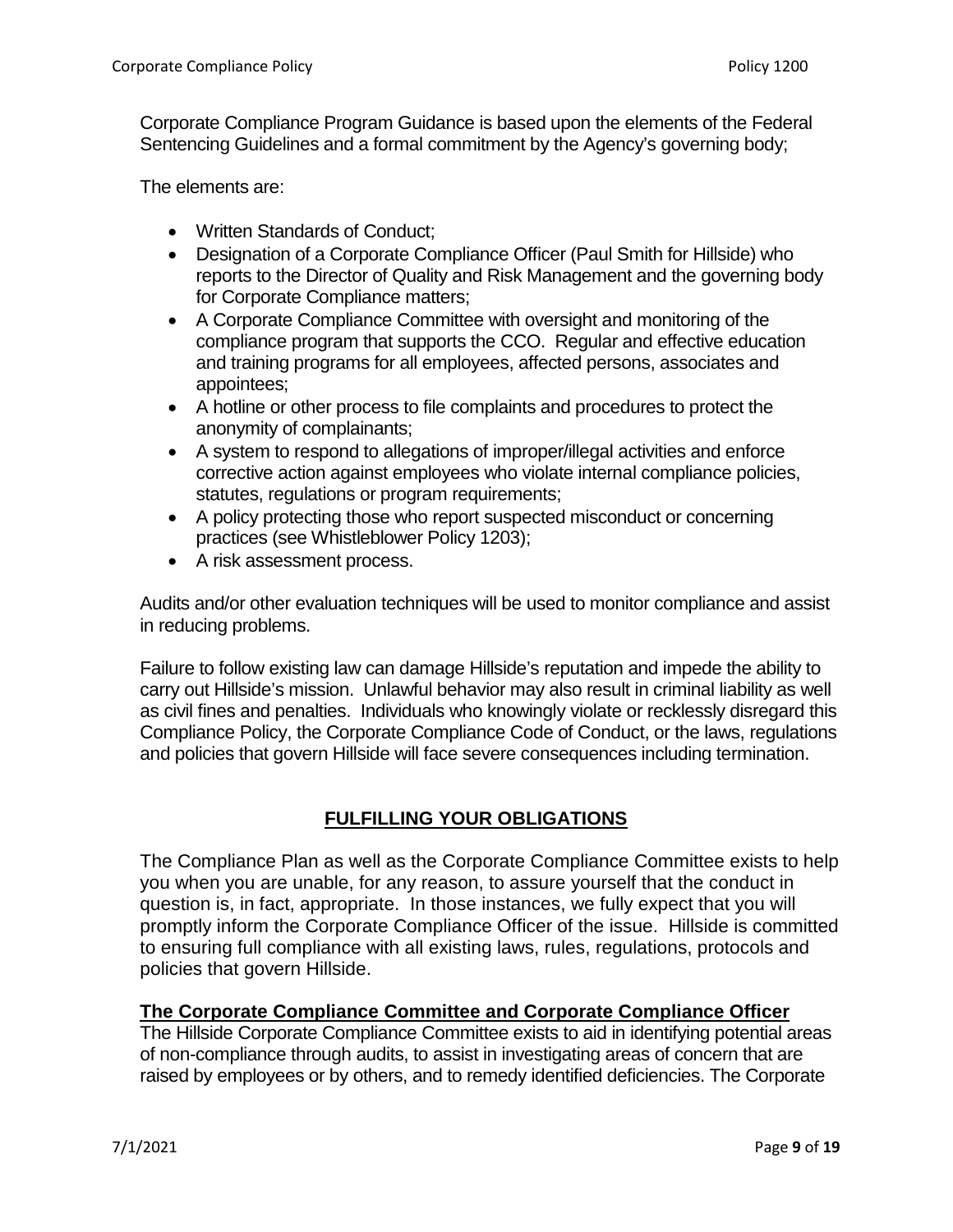Compliance Committee will meet regularly and as frequently as necessary to oversee the following:

- Development and implementation of policies and procedures for the Corporate Compliance Program
- Participate in the creation of the annual Corporate Compliance work plan
- Ensure implementation of the annual Corporate Compliance work plan
- Provide training regarding specific job responsibilities and requirements
- Audit and monitor employees and others who are responsible for documenting the services we provide, coding and submitting claims for reimbursement
- Review high-level trends and analysis of Corporate Compliance Investigations
- Modify the Corporate Compliance Plan and Corporate Compliance Code of Conduct as necessary

Members of the Hillside Risk Management and Safety Morning Market Committee serve as a consulting group to review and recommend an outcome regarding Corporate Compliance Investigations to the Corporate Compliance Officer. This Committee's work is intended to be and will be confidential and privileged to the extent permitted by law. The Committee also will make all reasonable efforts to protect the identity of the reporting employee or individual.

Upon completion of an investigation, the CCO determines if the allegation is a Confirmed Violation or Unfounded, identifies steps to address the issue, and disseminates the final report to the immediate supervisor up to the Executive Director.

The Corporate Compliance Officer reports to the Audit Committee (a subcommittee of the Board of Governors). The Corporate Compliance Officer will chair the Corporate Compliance Committee. The Corporate Compliance Committee members are listed, along with their telephone numbers, in Attachment A.

### **The Process**

All Hillside employees, affected persons, associates and appointees, and others are required to bring concerns to the attention of the Corporate Compliance Officer. Reports may be made in person, in writing, or over the telephone. Written communications should be marked "CONFIDENTIAL." Although reports may be made anonymously to Report It, in order for the Corporate Compliance Officer to obtain more information from or respond to the reporting individual, he or she are encouraged to provide his or her name and work location when the report is made.

All reports and communications received will be confidential and privileged to the extent permitted by law. The Corporate Compliance Officer will review the investigation report and make a determination. Senior Counsel for Hillside may consult on the determination and advise accordingly. Any concerns about the Corporate Compliance Officer, the Committee members, or the Committee's actions or determinations may be brought directly to the Chair of the Governing Board Audit Committee.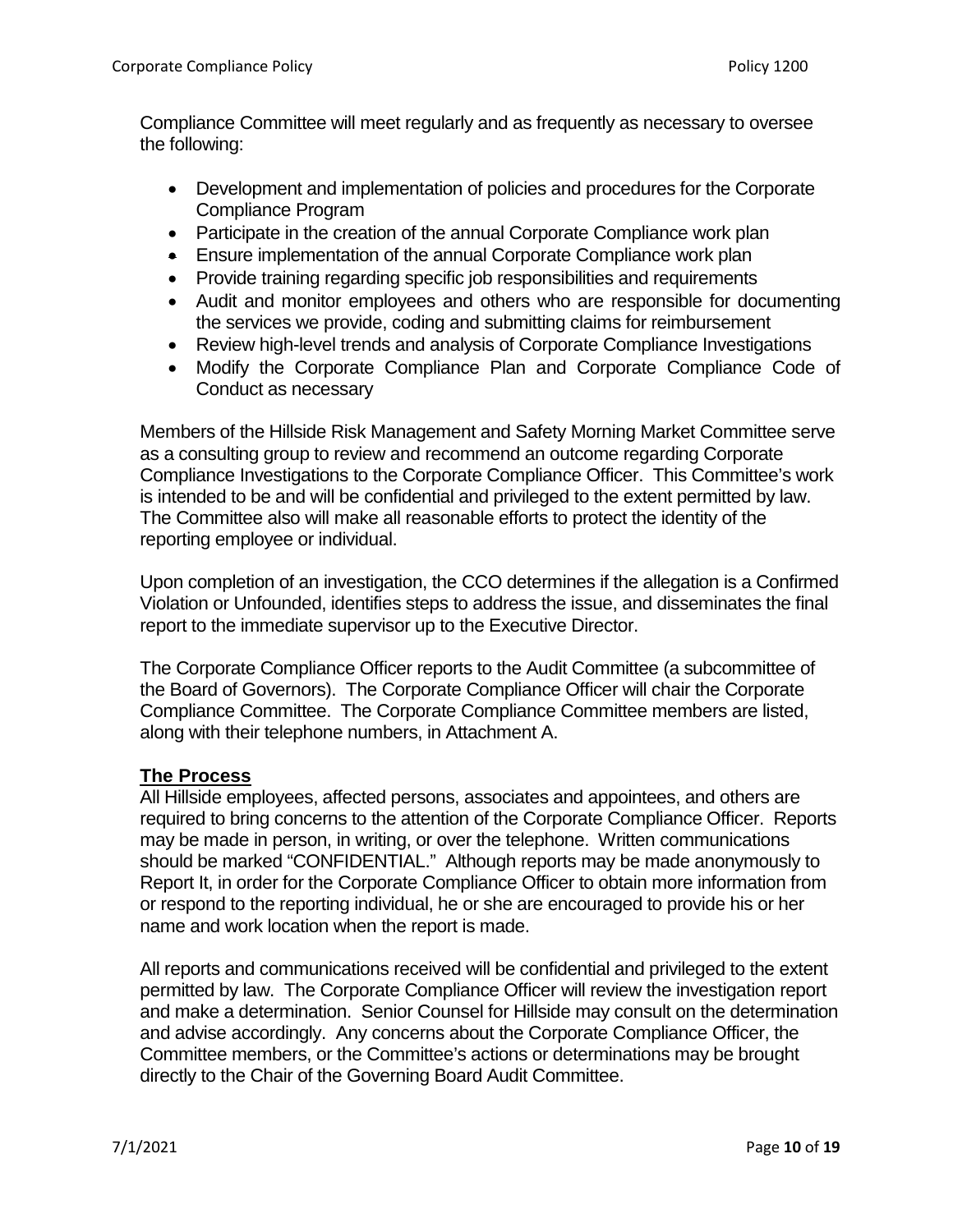## **ELEMENTS OF THE CORPORATE COMPLIANCE CODE OF CONDUCT**

The following elements summarize the conduct we expect from all Hillside employees, affected persons, associates and appointees and highlight certain key areas where the potential for concerns may be significant. This Code will not serve as a substitute for a thorough understanding of your job function, your obligations, and the laws and institutional policies that apply to your job. It will not substitute for training or in-service presentations in your area. However, it can and should provide useful guidance, make you sensitive to potential problems you may face, and help you to avoid particular pitfalls.

#### **Key Areas**

Hillside is subject to many federal, state and local laws, together with various internal policies and protocols. We have attempted to summarize below the general obligations arising in key areas of operations.

#### **1. Billing and False Claims**

Human services for children, adolescents, adults and their families are paid for by school districts, Medicaid, private insurance and personal funds. All employees must familiarize themselves with established formats, protocols and practices relating to the billing process and be vigilant in avoiding false claims. There are certain common issues that are important to mention.

The False Claims Act (FCA) states that it is a violation to knowingly present, or cause to be presented, a false or fraudulent claim for payment to the federal government, including the Medicaid or Medicare program. "Knowingly" includes actual knowledge, "deliberate ignorance" or "reckless disregard" of the facts.

Hillside is prohibited from submitting false claims to obtain payment for the services we provide. False claims include claims for payment which the service provider knows are not properly authorized or delivered, claims the service provider submits (for example: service/progress notes, session notes, service summary forms) with deliberate disregard for their accuracy or deliberate ignorance of the applicable guidelines. False claims can result in significant penalties and costs to Hillside.

Hillside is committed to ensuring that all claims for payment are proper, that they accurately reflect the services necessarily delivered, and that they comply with existing billing and coding regulations. If you are uncertain how to document a service in a way that supports the billing for that service, please contact your supervisor for guidance. If you seek guidance and you remain concerned about any aspect of billing, immediately bring that concern directly to the Corporate Compliance Officer.

It is Hillside's intention to comply with all funding requirements. Where the requirements are unclear, the program manager or director may seek guidance from the funder directly. The resulting guidance should be carefully recorded, including the name and title of the funder representative, the time, date, and telephone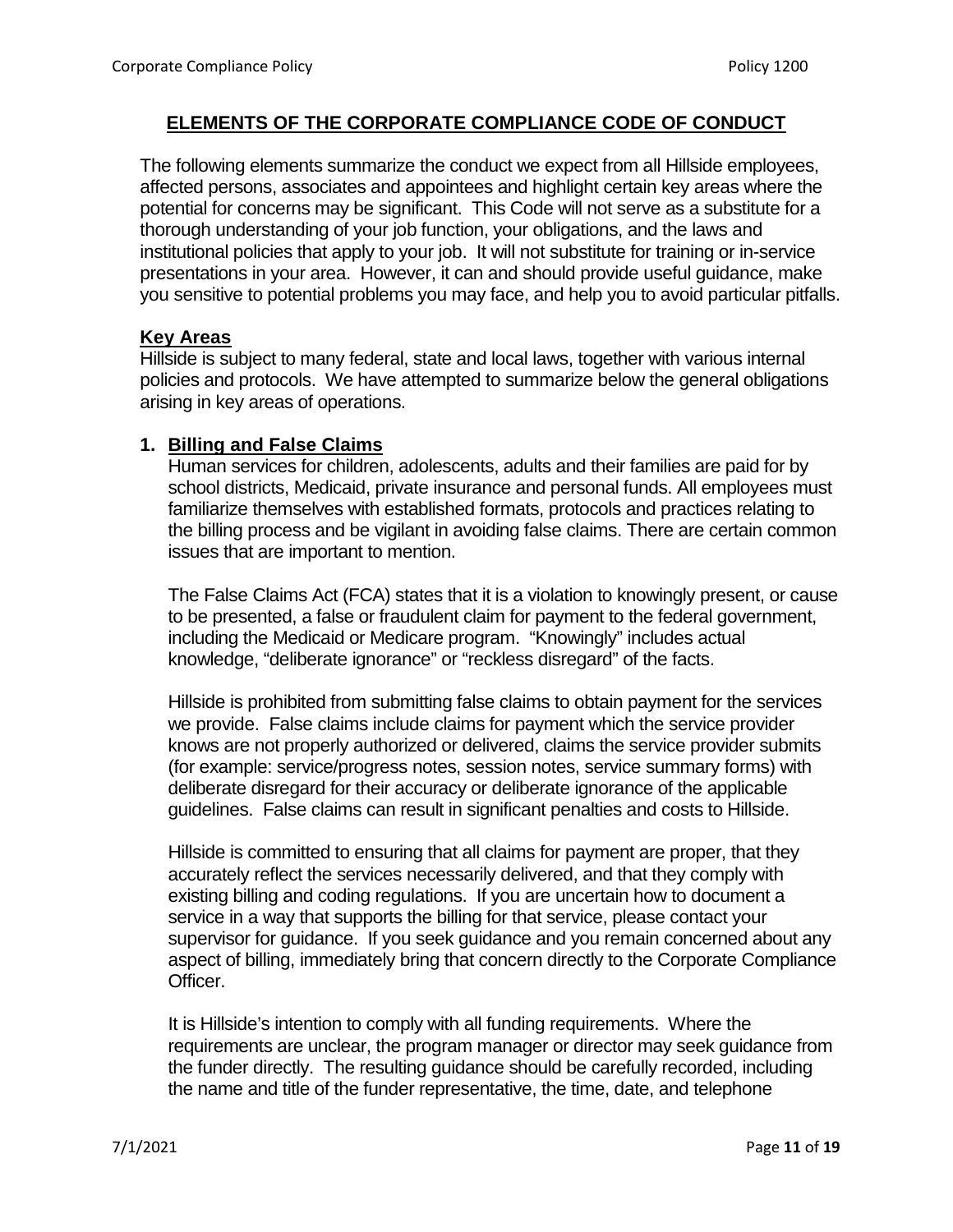number. Best practice would be to obtain the guidance in writing directly from the funder (ie: via email). However, if that is not possible, you should document the conversation. Documentation from the funder should be retained as evidence.

Given the number of client encounters within Hillside and occasional ambiguous, complex or conflicting rules, there may be times when you discover an error in a previously submitted claim. You should immediately report that error to your supervisor so that it may be rectified.

If you feel you are unable to make such a report to your supervisor for any reason, or if appropriate corrective action is, in your judgment, not taken, contact the Corporate Compliance Officer.

## **2. Client Rights**

It is an expectation that all Hillside employees, affected persons, appointees or associates partner with clients and families in the development of their service plan and deliver all of the prescribed services based on their assessed needs. The expectation is to also treat all clients and their families with courtesy, compassion and dignity, while recognizing and honoring the client's and family's right to privacy and confidentiality. All Agency employees, affected persons, appointees or associates shall fully familiarize themselves with the client rights and responsibilities document for their program and conduct themselves at all times in a manner consistent with these rights.

If you become aware of any situation in which a client's or family's rights are being violated, contact your supervisor or your regional leadership.

### **3. Confidentiality**

Hillside recognizes the importance of confidentiality in the provision of its services. It is Hillside's policy to keep all information and records pertaining to a client's treatment confidential in accordance with applicable law. All employees, affected persons, appointees or associates with access to confidential information and records must strictly adhere to the confidentiality policies of Hillside.

Documents containing sensitive data, including information concerning clients, must not be left in public view or in an unsecured location. You must also be careful when you enter, secure and store computer data. Given the widespread use of computers throughout Hillside, the potential for a breach of security exists, and must be considered at all times. If you observe individuals whom you do not recognize using computers in your area, take action and immediately report this to your supervisor.

If you become aware of unauthorized or inappropriate disclosure of confidential information or documents by a Hillside employee, affected person, appointee or associate, contact your supervisor or the Privacy Officer as this may be a HIPAA violation.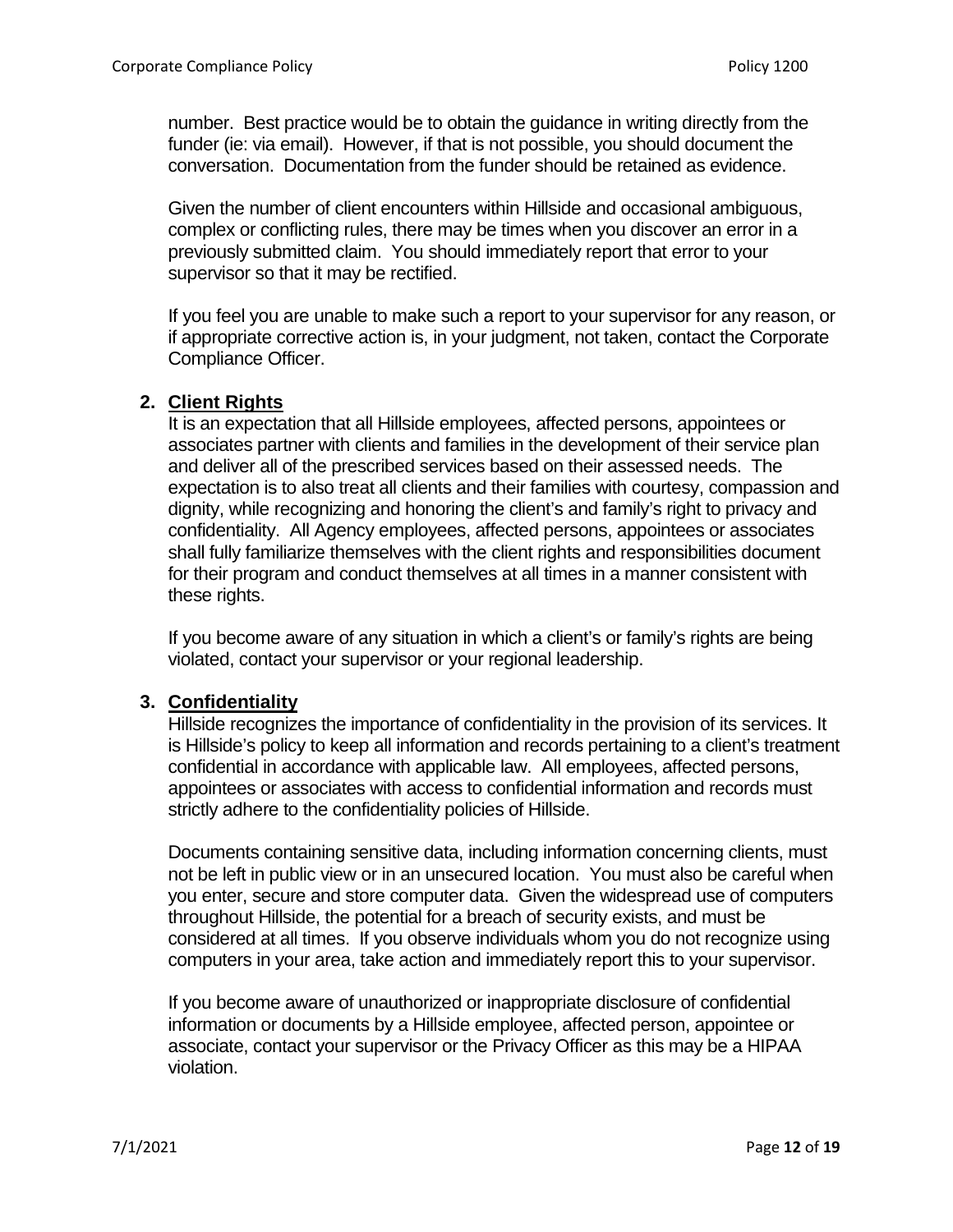### **4. Conflicts of Interest**

A conflict of interest arises when an employee, affected person, appointee or associate stands to benefit personally at the expense of Hillside, or when an employee, affected person, appointee or associate puts his/her personal interests above those of Hillside. The appearance of a conflict of interest may be as serious as an actual conflict of interest. All employees, affected persons, appointees or associates, must avoid any actual or apparent conflicts of interest during the term of their contract. We expect all employees, affected persons, appointees or associates to familiarize themselves and comply with policies in this area

Hillside employees are prohibited from referring clients to human service entities in which the employee or a relative may benefit. Should you become aware of such a situation, the appropriate course of action is to raise all issues to your supervisor.

You must avoid relationships with vendors or other third parties that provide financial or other incentives in exchange for the referral of clients to or from them. These incentives, moreover, are not necessarily in the form of cash payments, but may include consulting relationships, lease arrangements with vendors for other than fair market value, and gifts. A good guide is to avoid arrangements that confer personal benefits to you over and above that which ordinarily would be provided for your services. You must also review with your supervisor any proposed arrangement with clinicians, vendors, contractors or suppliers.

We must also avoid any referral decisions about clients that give preference to or decline potential clients that are easier or harder/more costly to serve based on diagnosis. We must also avoid any referral decisions that give preference to our employees, board members, and other stakeholders.

Report suspected violations immediately to a supervisor or the Corporate Compliance Officer.

#### **5. Professional Licensure, Certification and Credentialing**

All service professionals and paraprofessionals providing client services must be fully capable of fulfilling their clinical responsibilities. No service professional or paraprofessional will be permitted to provide client services on behalf of Hillside unless it has been demonstrated that he or she possesses the required education, licensure or certification and experience necessary to perform his or her clinical responsibilities and maintains ongoing requirements for their licensure, certification or credentials.

All service providers associated with a Hillside affiliate shall be properly credentialed, and Hillside will maintain a file on each service provider that contains documentation of the practitioner's credentials. In credentialing practitioners, Hillside document's the practitioner's education, licensure or certification, and competency. In doing so, Hillside and personnel involved in the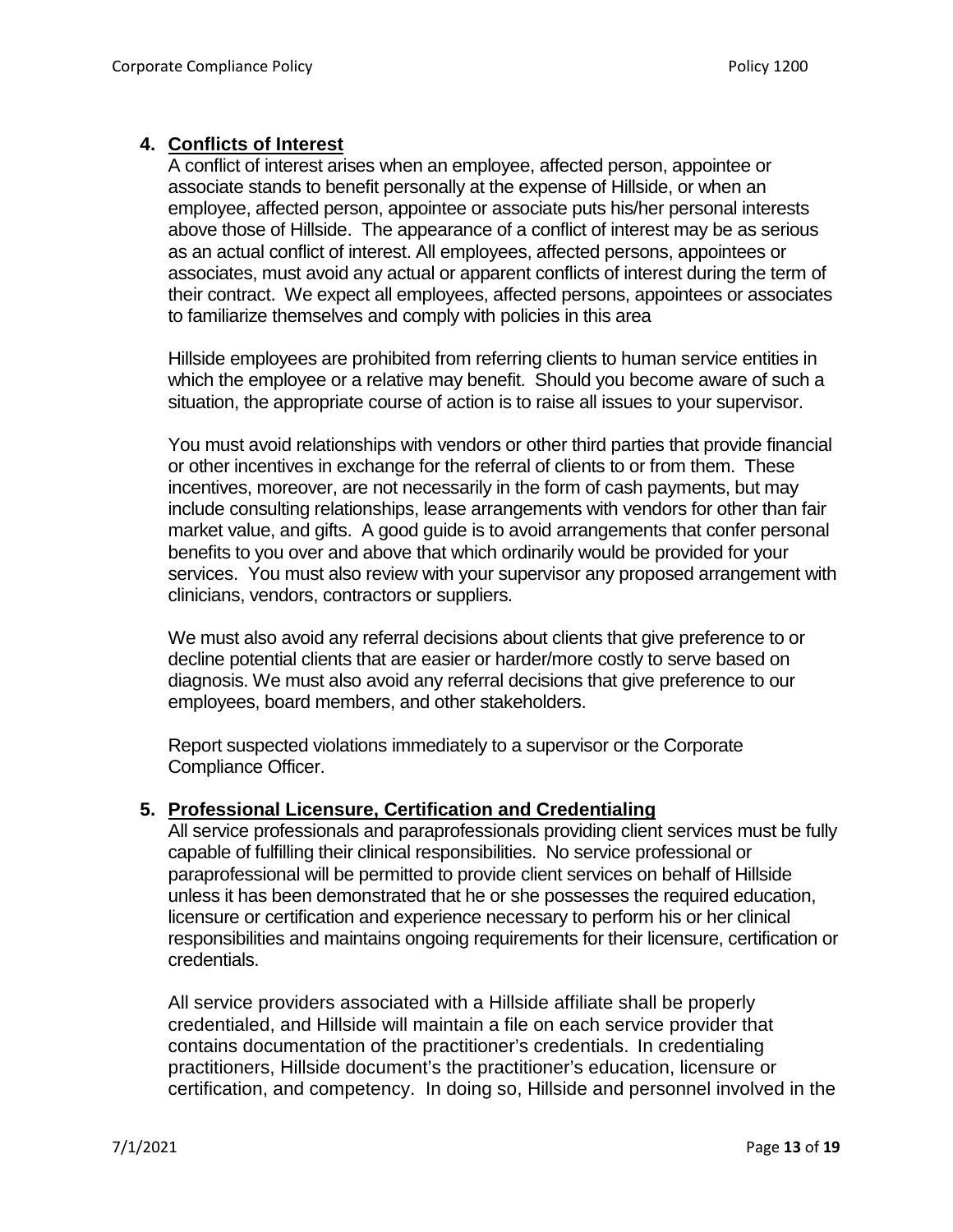credentialing process comply with all applicable laws and regulations, and professional standards.

If you become aware of any information or documentation indicating that anyone affiliated with Hillside has not adhered to the requirement for credentialing, licensure or certification, report it to your supervisor or the Chief HROD Officer. (If an issue is raised to the supervisor, the supervisor must take the issue to the HROD Officer.)

## **6. Fraud and Abuse**

Fraud is the intentional deception or misrepresentation of something a person knows is false or does not believe to be true. It may include:

- Making false entries in Agency's records including service delivery documentation
- Altering any permanent entries in the Agency's records
- Approving payments or receipts on behalf of the Agency that are not described in documents supporting the transaction which may include petty cash or off-book accounts where there is no accounting for receipts or expenditures on the Agency's books; or
- Creating or participating in the creation of any records that are intended to mislead or to conceal anything that is improper

Abuse generally encompasses incidents or practices that are inconsistent with sound fiscal, business, or medical practices that may result directly or indirectly in unnecessary program costs, improper payment, or payment for services that fail to meet professional standards of care or that are medically unnecessary. Fraud or abuse may be committed by employees, contractors, clients or others.

Examples of Fraud and Abuse:

- Inappropriate use of flex funds
- Delivering services when it is known that all appropriate documentation has not been obtained and or properly authorized
- Billing for services that were not provided
- Billing for unnecessary services
- Misdating a document or signing someone's name other than your own
- Working in the EMR under someone else's log in credentials
- Theft of petty cash or inappropriate use of P-Cards or any other Hillside debit or credit cards
- Failure to document and bill for services delivered

Bring any concerns regarding Fraud and Abuse to the attention of a supervisor or Corporate Compliance Officer.

### **7. Gifts and Gratuities**

Hillside employees may not solicit money, gifts, gratitude, or any other personal benefits or favors of any kind from providers, contractors, producers, accounts, or people we serve and their families.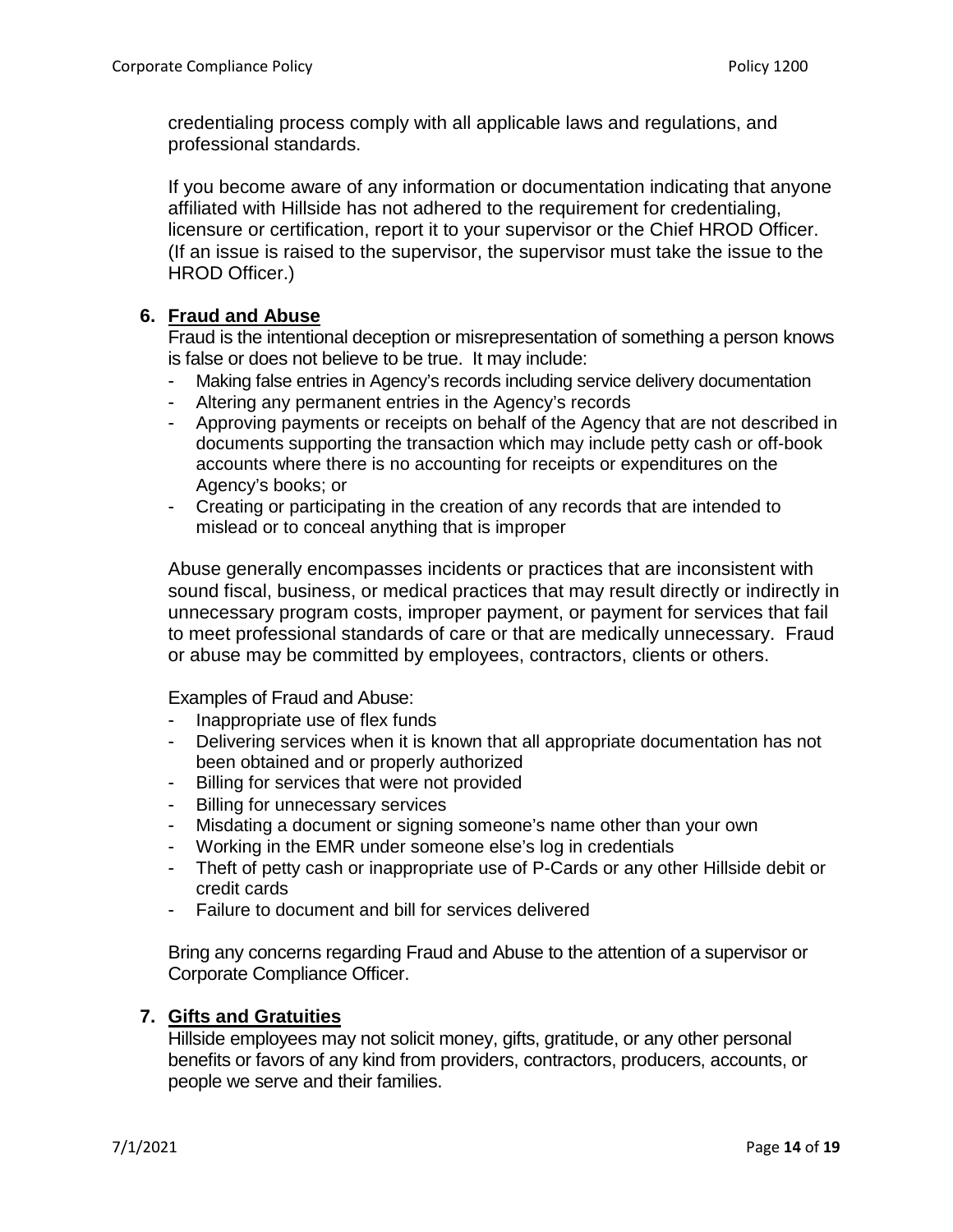The receipt or giving of gifts by Hillside employees may raise questions about relationships with Hillside's vendors, governmental officials or business entities that interact with Hillside. We must refrain from activities that could possibly be construed as an attempt to improperly influence these relationships. (For more information about gifts from clients and families, see Code of Ethics, Professional Boundaries Policy, and Government Relations and Political Activities Policy.)

 Gratuities or honorariums received for work performed as a Hillside employee should never be deposited into an employee's personal bank account, but instead turned over to the Accounts Receivable department.

It is Hillside's policies to reimburse employees for all reasonable expenses, including meals, entertainment, and travel that are appropriately incurred while conducting Hillside business and submitted following financial procedures. Rarely will justification exist for you to permit someone else to pay for items such as entertainment or travel. If you follow Hillside policy and exercise reasonable judgment and common sense with respect to gifts and gratuities, you will avoid situations that might bring you or Hillside's integrity into question. If you have any questions in connection with the receipt or offer of gifts or entertainment, you should consult the applicable Hillside policy and your supervisor.

Please bring any concerns regarding violations of policy in this area to the attention of a supervisor or Corporate Compliance Officer.

### **8. Intellectual Property and Internal Systems**

Hillside employees, affected persons, appointees or associates are responsible for maintaining and protecting the information used in connection with their job duties. For example, you must not record inaccurate information, make inappropriate or unauthorized modifications of information, or destroy or disclose information, except as authorized. Additionally, no current or former employee, affected person, appointee or associate may, without the prior written consent of Hillside, use for their own benefit or disclose to others any confidential or proprietary information obtained during their employment or term of engagement. (For example: Hillside training materials, policies and forms, HWSC Benefit-Cost Ratio Analysis, research studies, etc.)

Please bring any concerns regarding confidential or proprietary information to the attention of the Corporate Compliance Officer.

### **9. Record Completion, Maintenance and Retention,**

The law requires Hillside to retain certain records and documents for specified periods of time. Failure to retain these records as required could result in substantial monetary penalties and prevent Hillside from having the documentation to legally defend actions regarding employees, client, and/or fiscal matters, and raise questions about our Agency's ethics. To comply with these obligations, Hillside has implemented systems of controls and policies to assure proper maintenance,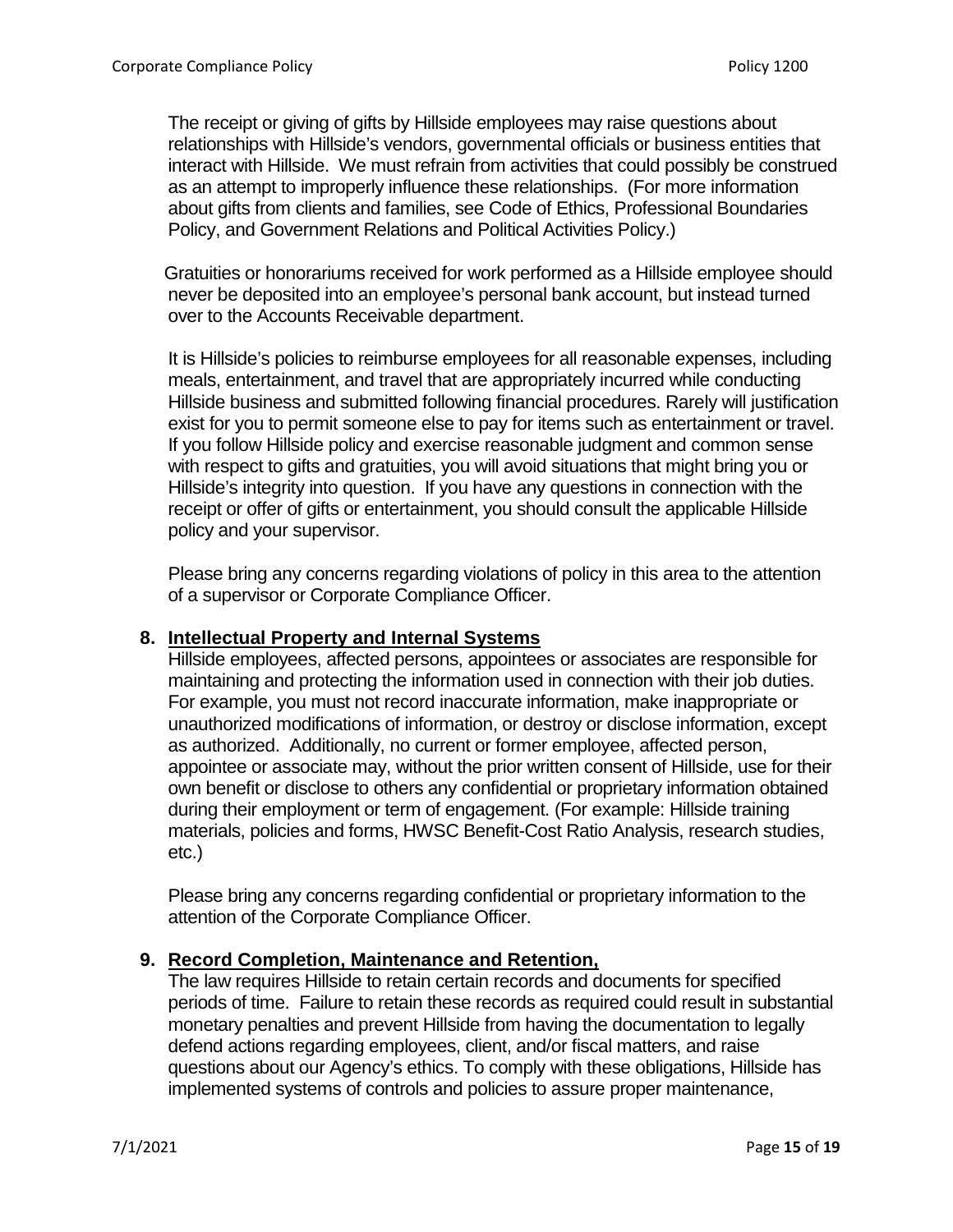retention and destruction of records. You are expected to follow these policies (i.e. Documentation Policy 8513 and Document Retention and Destruction Policy 1322).

Contact your supervisor or the Corporate Compliance Officer in the event you learn of a potential or actual violation of Hillside's policies.

Records must also be completed in a timely fashion and accurately maintained. These records not only provide a basis for future decisions but also represent an important historical account of the actions taken by Hillside personnel which is critical to respond to claims made against us. There are specific protocols for the completion, maintenance, and modification of these records, and you are expected to comply fully with those protocols. Failure to do so can result in internal and external sanctions, fines and penalties as well as professional licensure action.

If you suspect any violation of recordkeeping protocols, contact your supervisor or the Corporate Compliance Officer.

#### **10.Reporting Requirements**

Employees, affected persons, appointees or associates must report any actual or suspected violations of this Corporate Compliance Code of Conduct, any applicable law or regulation, or any Agency policy and procedure to their immediate supervisor or the Corporate Compliance Officer. (If an issue is raised to the supervisor, the supervisor must take the issue to the Corporate Compliance Officer.) Failure to follow the policy can result in corrective action up to and including termination, as well as civil and/or criminal penalties, including but not limited to fines (up to \$20,000 per claim) and imprisonment. Issues and concerns can also be reported anonymously and confidentially to [www.reportit.net](http://www.reportit.net/) (User Name: Hillside; Password: Hillside or call 1-877-778- 5463). Steps will be taken to protect confidentiality and anonymity, when appropriate and warranted.

All employees, affected persons, appointees or associates must cooperate fully and honestly in any investigation into a reported violation of this Corporate Compliance Code of Conduct, any applicable law or regulation, or Agency policy, procedure, or practice.

### **11.Reviews and Inspections**

Our Agency is reviewed and inspected by government agencies. You are expected to become familiar with the requirements of these agencies as they affect your area and to ensure compliance with them. Failure to comply can lead to sanctions, to detailed plans of correction and, in extreme circumstances, to the restriction of licensed services.

There may be times that the Agency is asked to cooperate with an inspection by a federal or state governmental agency or to respond to a request for information. Employees, affected persons, appointees or associates must report any requests for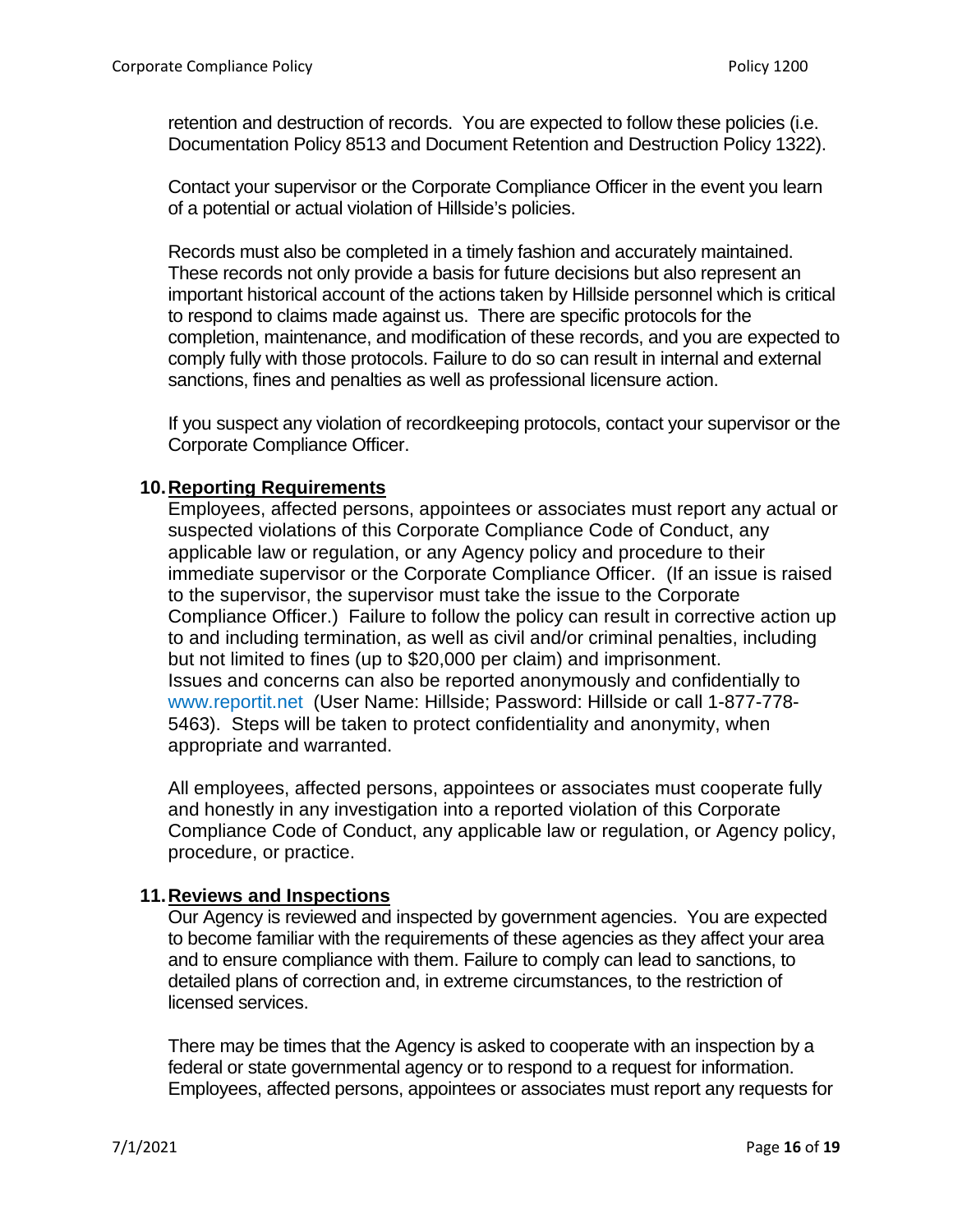inspection or information to the Corporate Compliance Officer immediately and cooperate with the inspectors.

## **Corporate Compliance and Your Responsibilities**

If you as an employee, affected person, appointee or associate have knowledge of or a concern about, potentially illegal or fraudulent activity, you must immediately contact your supervisor or the Corporate Compliance Officer. (If an issue is raised to the supervisor, the supervisor must take the issue to the Corporate Compliance Officer.) Conversely, you must exercise sound judgment to avoid baseless allegations. Failure by you to report misconduct within the scope of this policy may result in adverse action against you, up to and including termination, as well as civil and/or criminal penalties, including but not limited to fines (up to \$20,000 per claim) and imprisonment.

All reports of illegal and dishonest activities must be promptly reported to the Corporate Compliance Officer who is responsible for investigating and coordinating corrective action. Appropriate action will be taken against any employee who has engaged in misconduct, including reporting such conduct to civil or criminal authorities as required by law. Appropriate action including discontinuance of relationship may be taken for 1-1 volunteers, interns, independent contractors, subcontractors, foster parents and Board members. Any required payback or Self-Disclosure will be made. The Corporate Compliance Officer will inform the Hillside Audit Committee of all reports and a summary of the reports will be provided to the Hillside Audit Committee on a regular basis.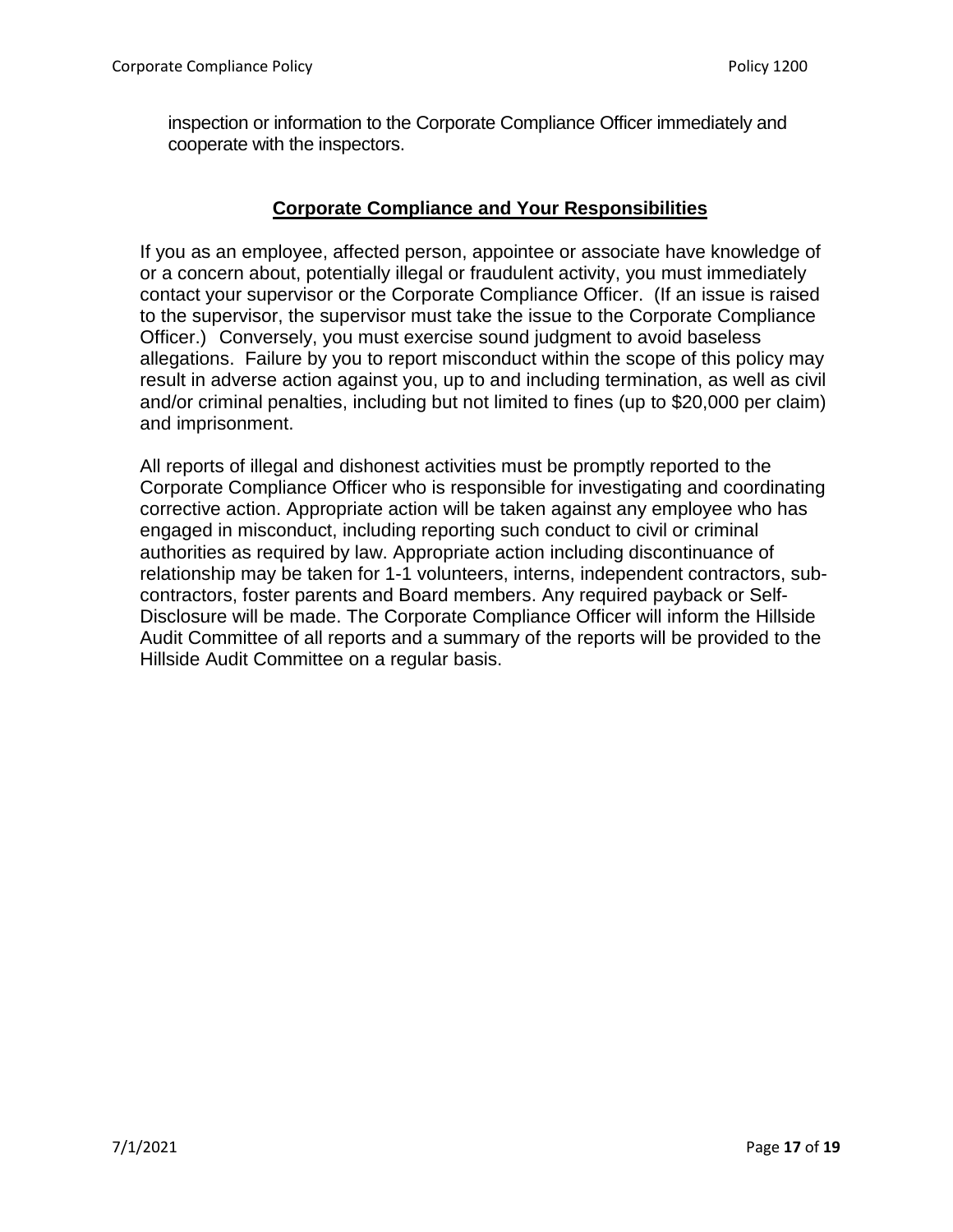## **Attachment A**

#### **Hillside Corporate Compliance Program**

## **Corporate Compliance Committee**

## **CHAIR**

Paul Smith, Corporate Compliance Officer 607-427-9691

# MEMBERS:

| Lorynda Bender, Director, Quality                              | 585-654-1661 |
|----------------------------------------------------------------|--------------|
| Alison Randall, Manager, Accounting                            | 585-654-1425 |
| Theresa Gringer, Director, HR Partnership, Safety & Compliance | 585-654-1391 |
| Aaron Outlaw-Waite, Program Manager                            | 585-383-6467 |
| Elizabeth Nolan, Chief Operating Officer                       | 315-380-2717 |
| Ann Cott, Executive Director, HealthCare Services              | 585-729-0554 |
| Darlene Ryan, Chief Performance Officer                        | 585-520-8871 |